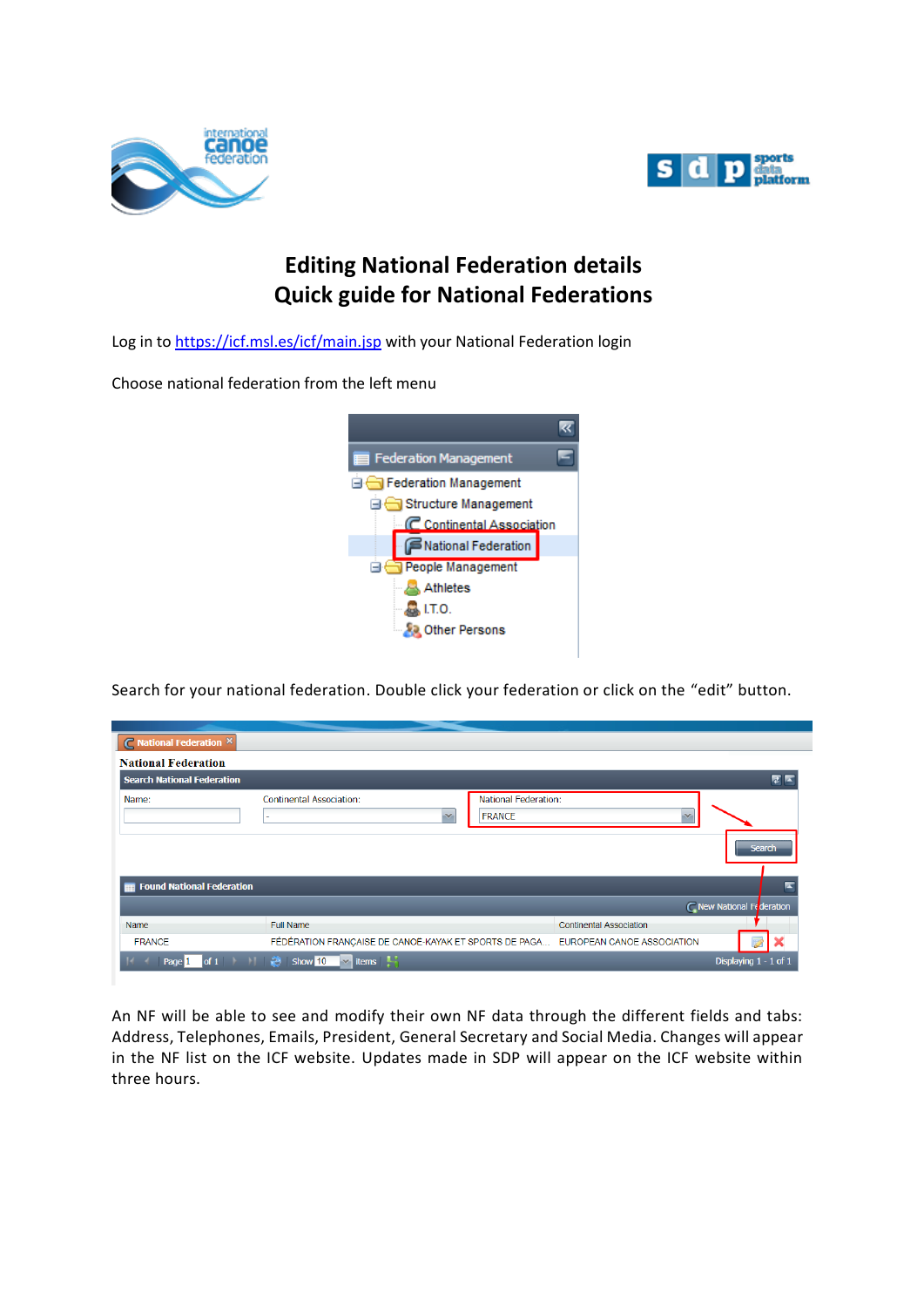## **National Federation**

| Name <sup>*</sup> :          | <b>FRANCE</b>                                                          | Short Name*: | <b>FRA</b>              |
|------------------------------|------------------------------------------------------------------------|--------------|-------------------------|
| Full Name*:                  | FÉDÉRATION FRANÇAISE DE CANOË-KAYAK ET SPORTS DE PAC                   | Webpage:     | http://www.ffck.org     |
| Continental Association*:    | <b>EUROPEAN CANOE ASSOCIATION</b>                                      | Country*:    | <b>FRANCE</b><br>$\sim$ |
| Telephones<br><b>Address</b> | Social Media<br><b>Emails</b><br>President<br><b>General Secretary</b> |              |                         |

The main fields are:

- Name (country name in English)
- Short Name (this is the country's three letter IOC code. **Do not change this field.)**
- Full Name (official name of the Federation)
- Webpage
- Continental Association
- Country

The **address, telephone and email** can be edited or added by clicking on the relevant button on each tab, eg  $\frac{1}{2}$  New address . You can add information by double-clicking in the relevant box, e.g. Address type, Address, 2<sup>nd</sup> Address, City, Zip code and Country. After editing all information on each tab click ok to save.

| <b>National Federation</b>                            |                                            |                       |                                                      |                          |                            |              |  |
|-------------------------------------------------------|--------------------------------------------|-----------------------|------------------------------------------------------|--------------------------|----------------------------|--------------|--|
| Name <sup>*</sup> :                                   | <b>FRANCE</b>                              |                       |                                                      | Short Name*:<br>Webpage: | FRA<br>http://www.ffck.org |              |  |
| Full Name*:                                           |                                            |                       | FÉDÉRATION FRANÇAISE DE CANOË-KAYAK ET SPORTS DE PAC |                          |                            |              |  |
| Continental Association*:                             | $\mathbf{v}$<br>EUROPEAN CANOE ASSOCIATION |                       |                                                      | Country*:                | <b>FRANCE</b>              | $\mathbf{v}$ |  |
| <b>Telephones</b><br><b>Address</b>                   | President<br><b>Emails</b>                 | General Secretary     | Social Media                                         |                          |                            |              |  |
| New address                                           |                                            |                       |                                                      |                          |                            |              |  |
| Address type<br>Address                               |                                            | 2nd Address           |                                                      | City                     | Zip code                   | Country      |  |
| <b>GENERIO</b>                                        | <b>BASE NAUTIQUE UCPA</b>                  | <b>ROUTE DE TORCY</b> |                                                      |                          | VAIRES-SUR-MAR 77360       | <b>FRA</b>   |  |
| <b>WORK</b><br><b>HOME</b><br>GENERIC<br><b>OTHER</b> |                                            |                       |                                                      |                          |                            |              |  |
|                                                       |                                            |                       | OK                                                   |                          |                            |              |  |

President and Secretary General names should be filled in the field on the relevant tab. Click ok to save.

| <b>Address</b> | <b>Telephones</b> | Emails | <b>President</b> General Secretary                    | Social Media |  |
|----------------|-------------------|--------|-------------------------------------------------------|--------------|--|
| Name:          |                   |        |                                                       |              |  |
| Tahoma         |                   |        | ◘ B Z U   A ^   A   ≌   E   E   D   ©           E   B |              |  |
|                |                   |        |                                                       |              |  |